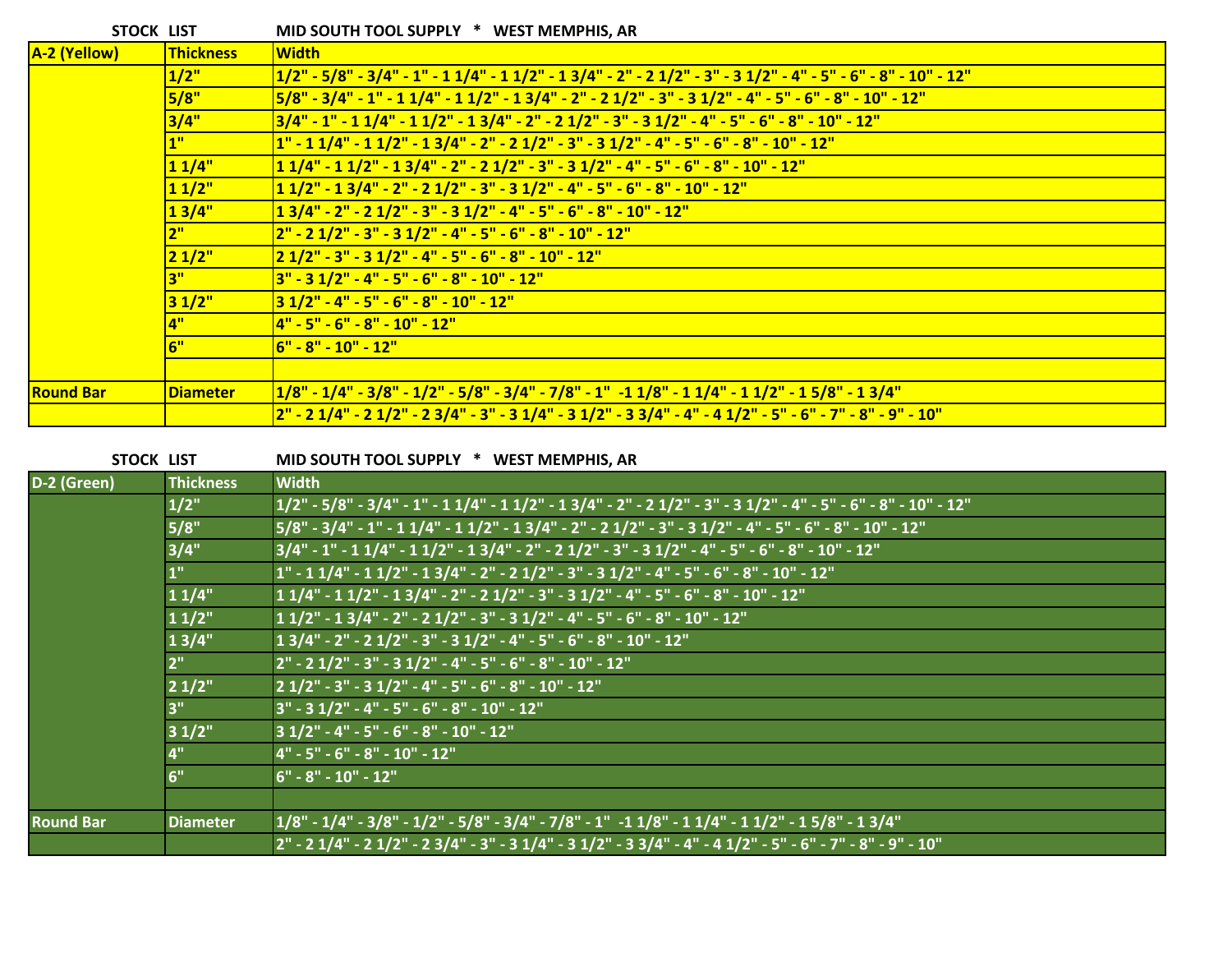|                   | $1/8$ " - $1/4$ " - $3/8$ " - $1/2$ " - $5/8$ " - $3/4$ " - $7/8$ " - $1$ " -1 $1/8$ " - $1 1/4$ " - $1 1/2$ " - $1 5/8$ " - $1 3/4$ " |
|-------------------|----------------------------------------------------------------------------------------------------------------------------------------|
|                   | 2" - 2 1/4" - 2 1/2" - 2 3/4" - 3" - 3 1/4" - 3 1/2" - 3 3/4" - 4" - 4 1/2" - 5" - 6" - 7" - 8" - 9" - 10"                             |
|                   |                                                                                                                                        |
| <b>STOCK LIST</b> | MID SOUTH TOOL SUPPLY * WEST MEMPHIS, AR                                                                                               |
| Thickness         | <b>Width</b>                                                                                                                           |
| 1/2"              | 1/2" - 5/8" - 3/4" - 1" - 1 1/4" - 1 1/2" - 1 3/4" - 2" - 2 1/2" - 3" - 3 1/2" - 4" - 5" - 6" - 8" - 10" - 12"                         |
| 5/8"              | 5/8" - 3/4" - 1" - 1 1/4" - 1 1/2" - 1 3/4" - 2" - 2 1/2" - 3" - 3 1/2" - 4" - 5" - 6" - 8" - 10" - 12"                                |
|                   | 3/4" - 1" - 1 1/4" - 1 1/2" - 1 3/4" - 2" - 2 1/2" - 3" - 3 1/2" - 4" - 5" - 6" - 8" - 10" - 12"                                       |
| 1"                | 1" - 1 1/4" - 1 1/2" - 1 3/4" - 2" - 2 1/2" - 3" - 3 1/2" - 4" - 5" - 6" - 8" - 10" - 12"                                              |
| 11/4"             | 1 1/4" - 1 1/2" - 1 3/4" - 2" - 2 1/2" - 3" - 3 1/2" - 4" - 5" - 6" - 8" - 10" - 12"                                                   |
| 11/2"             | 1 1/2" - 1 3/4" - 2" - 2 1/2" - 3" - 3 1/2" - 4" - 5" - 6" - 8" - 10" - 12"                                                            |
| 13/4"             | 1 3/4" - 2" - 2 1/2" - 3" - 3 1/2" - 4" - 5" - 6" - 8" - 10" - 12"                                                                     |
| 2"                | 2" - 2 1/2" - 3" - 3 1/2" - 4" - 5" - 6" - 8" - 10" - 12"                                                                              |
| 21/2"             | 2 1/2" - 3" - 3 1/2" - 4" - 5" - 6" - 8" - 10" - 12"                                                                                   |
| 3"                | 3" - 3 1/2" - 4" - 5" - 6" - 8" - 10" - 12"                                                                                            |
| 31/2"             | 3 $1/2$ " - 4" - 5" - 6" - 8" - 10" - 12"                                                                                              |
| 4"                | 4" - 5" - 6" - 8" - 10" - 12"                                                                                                          |
| 6"                | $6" - 8" - 10" - 12"$                                                                                                                  |
|                   |                                                                                                                                        |
| Diameter          | 1/8" - 1/4" - 3/8" - 1/2" - 5/8" - 3/4" - 7/8" - 1" -1 1/8" - 1 1/4" - 1 1/2" - 1 5/8" - 1 3/4"                                        |
|                   | 2" - 2 1/4" - 2 1/2" - 2 3/4" - 3" - 3 1/4" - 3 1/2" - 3 3/4" - 4" - 4 1/2" - 5" - 6" - 7" - 8" - 9" - 10"                             |
| <b>Diameter</b>   | 1/8" - 1/4" - 5/16" - 3/8" - 7/16" - 1/2" - 9/16" - 5/8" - 11/16" - 3/4" - 7/8" - 15/16" - 1"                                          |
|                   | 1 1/8" - 1 1/4" - 1 1/2" - 1 5/8" - 1 3/42" - 2 1/4" - 2 1/2" - 2 3/4" - 3"                                                            |
|                   | Diameter<br>3/4"                                                                                                                       |

| S-7 (Brown)      | <b>Thickness</b> | <b>Width</b>                                                                                                                           |
|------------------|------------------|----------------------------------------------------------------------------------------------------------------------------------------|
|                  | $1/2$ "          | $1/2$ " - 5/8" - 3/4" - 1" - 1 $1/4$ " - 1 $1/2$ " - 1 $3/4$ " - 2" - 2 $1/2$ " - 3" - 3 $1/2$ " - 4" - 5" - 6" - 8" - 10" - 12"       |
|                  | 5/8"             | $5/8$ " - 3/4" - 1" - 1 $1/4$ " - 1 $1/2$ " - 1 $3/4$ " - 2" - 2 $1/2$ " - 3" - 3 $1/2$ " - 4" - 5" - 6" - 8" - 10" - 12"              |
|                  | 3/4"             | $3/4" - 1" - 11/4" - 11/2" - 13/4" - 2" - 21/2" - 3" - 31/2" - 4" - 5" - 6" - 8" - 10" - 12"$                                          |
|                  | $1$ "            | $1" - 11/4" - 11/2" - 13/4" - 2" - 21/2" - 3" - 31/2" - 4" - 5" - 6" - 8" - 10" - 12"$                                                 |
|                  | 11/4"            | $11/4" - 11/2" - 13/4" - 2" - 21/2" - 3" - 31/2" - 4" - 5" - 6" - 8" - 10" - 12"$                                                      |
|                  | 11/2"            | $11/2$ " - $13/4$ " - $2$ " - $21/2$ " - $3$ " - $31/2$ " - $4$ " - $5$ " - $6$ " - $8$ " - $10$ " - $12$ "                            |
|                  | 13/4"            | 1 3/4" - 2" - 2 1/2" - 3" - 3 1/2" - 4" - 5" - 6" - 8" - 10" - 12"                                                                     |
|                  | 2 <sup>0</sup>   | $2" - 21/2" - 3" - 31/2" - 4" - 5" - 6" - 8" - 10" - 12"$                                                                              |
|                  | 21/2"            | 2 1/2" - 3" - 3 1/2" - 4" - 5" - 6" - 8" - 10" - 12"                                                                                   |
|                  | 3"               | $3" - 31/2" - 4" - 5" - 6" - 8" - 10" - 12"$                                                                                           |
|                  | 31/2"            | $31/2" - 4" - 5" - 6" - 8" - 10" - 12"$                                                                                                |
|                  | 4"               | $4" - 5" - 6" - 8" - 10" - 12"$                                                                                                        |
|                  | 6"               | $6" - 8" - 10" - 12"$                                                                                                                  |
|                  |                  |                                                                                                                                        |
| <b>Round Bar</b> | <b>Diameter</b>  | $1/8$ " - $1/4$ " - $3/8$ " - $1/2$ " - $5/8$ " - $3/4$ " - $7/8$ " - $1$ " -1 $1/8$ " - $1 1/4$ " - $1 1/2$ " - $1 5/8$ " - $1 3/4$ " |

**STOCK LIST MID SOUTH TOOL SUPPLY \* WEST MEMPHIS, AR**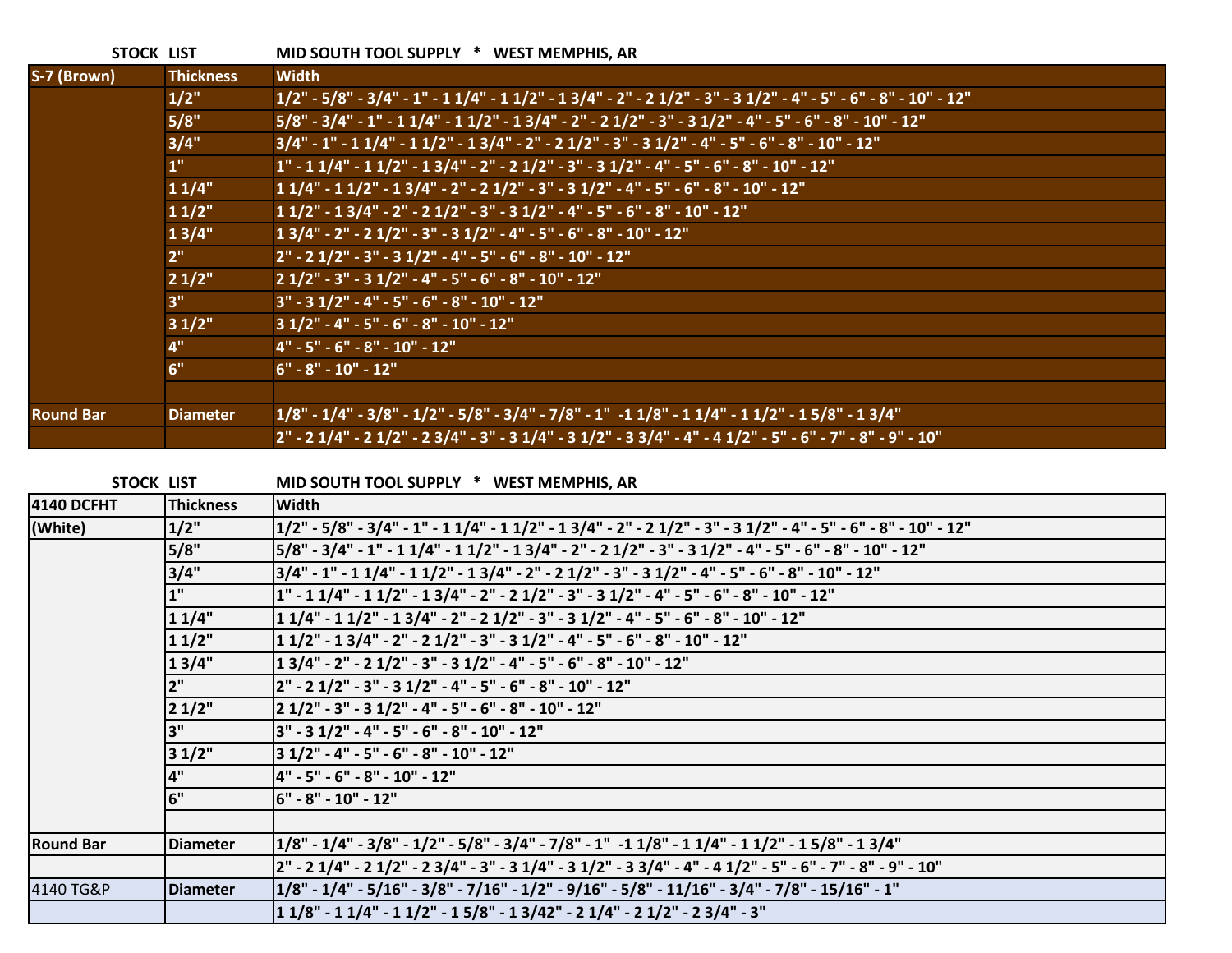|                    | <b>STOCK LIST</b> | MID SOUTH TOOL SUPPLY * WEST MEMPHIS, AR                                                                    |
|--------------------|-------------------|-------------------------------------------------------------------------------------------------------------|
| <b>H-13 (Gold)</b> | <b>Thickness</b>  | <b>Width</b>                                                                                                |
|                    | 1/2"              | $1/2" - 5/8" - 3/4" - 1" - 11/4" - 11/2" - 13/4" - 2" - 21/2" - 3" - 31/2" - 4" - 5" - 6" - 8" - 10" - 12"$ |
|                    | 5/8"              | 5/8" - 3/4" - 1" - 1 1/4" - 1 1/2" - 1 3/4" - 2" - 2 1/2" - 3" - 3 1/2" - 4" - 5" - 6" - 8" - 10" - 12"     |
|                    | 3/4"              | $3/4" - 1" - 11/4" - 11/2" - 13/4" - 2" - 21/2" - 3" - 31/2" - 4" - 5" - 6" - 8" - 10" - 12"$               |
|                    | 1 !!              | $1" - 11/4" - 11/2" - 13/4" - 2" - 21/2" - 3" - 31/2" - 4" - 5" - 6" - 8" - 10" - 12"$                      |
|                    | 11/4"             | $11/4" - 11/2" - 13/4" - 2" - 21/2" - 3" - 31/2" - 4" - 5" - 6" - 8" - 10" - 12"$                           |
|                    | $11/2$ "          | $11/2" - 13/4" - 2" - 21/2" - 3" - 31/2" - 4" - 5" - 6" - 8" - 10" - 12"$                                   |
|                    | 13/4"             | $13/4" - 2" - 21/2" - 3" - 31/2" - 4" - 5" - 6" - 8" - 10" - 12"$                                           |
|                    |                   | $2" - 21/2" - 3" - 31/2" - 4" - 5" - 6" - 8" - 10" - 12"$                                                   |
|                    | 21/2"             | 2 1/2" - 3" - 3 1/2" - 4" - 5" - 6" - 8" - 10" - 12"                                                        |
|                    |                   | $3" - 31/2" - 4" - 5" - 6" - 8" - 10" - 12"$                                                                |
|                    | 31/2"             | $31/2" - 4" - 5" - 6" - 8" - 10" - 12"$                                                                     |
|                    |                   | 4" - 5" - 6" - 8" - 10" - 12"                                                                               |
|                    | ፍ"                | $6" - 8" - 10" - 12"$                                                                                       |
|                    |                   |                                                                                                             |
| <b>Round Bar</b>   | <b>Diameter</b>   | $1/8" - 1/4" - 3/8" - 1/2" - 5/8" - 3/4" - 7/8" - 1" - 11/8" - 11/4" - 11/2" - 15/8" - 13/4"$               |
|                    |                   | $2" - 21/4" - 21/2" - 23/4" - 3" - 31/4" - 31/2" - 33/4" - 4" - 41/2" - 5" - 6" - 7" - 8" - 9" - 10"$       |

**STOCK LIST MID SOUTH TOOL SUPPLY \* WEST MEMPHIS, AR** 

| $O-1$ (Red)      | <b>Thickness</b> | <b>Width</b>                                                                                                                       |
|------------------|------------------|------------------------------------------------------------------------------------------------------------------------------------|
|                  | $1/2$ "          | $1/2$ " - 5/8" - 3/4" - 1" - 1 1/4" - 1 1/2" - 1 3/4" - 2" - 2 1/2" - 3" - 3 1/2" - 4" - 5" - 6" - 8" - 10" - 12"                  |
|                  | 5/8"             | $5/8$ " - 3/4" - 1" - 1 1/4" - 1 1/2" - 1 3/4" - 2" - 2 1/2" - 3" - 3 1/2" - 4" <u>- 5" - 6" - 8" - 10" - 12"</u>                  |
|                  | 3/4"             | $3/4" - 1" - 11/4" - 11/2" - 13/4" - 2" - 21/2" - 3" - 31/2" - 4" - 5" - 6" - 8" - 10" - 12"$                                      |
|                  | $1$ "            | $1" - 11/4" - 11/2" - 13/4" - 2" - 21/2" - 3" - 31/2" - 4" - 5" - 6" - 8" - 10" - 12"$                                             |
|                  | 11/4"            | $11/4" - 11/2" - 13/4" - 2" - 21/2" - 3" - 31/2" - 4" - 5" - 6" - 8" - 10" - 12"$                                                  |
|                  | 11/2"            | $11/2" - 13/4" - 2" - 21/2" - 3" - 31/2" - 4" - 5" - 6" - 8" - 10" - 12"$                                                          |
|                  | 13/4"            | $13/4" - 2" - 21/2" - 3" - 31/2" - 4" - 5" - 6" - 8" - 10" - 12"$                                                                  |
|                  | 2"               | $2" - 21/2" - 3" - 31/2" - 4" - 5" - 6" - 8" - 10" - 12"$                                                                          |
|                  | 21/2"            | $21/2" - 3" - 31/2" - 4" - 5" - 6" - 8" - 10" - 12"$                                                                               |
|                  | $3^{\mathrm{u}}$ | $3" - 31/2" - 4" - 5" - 6" - 8" - 10" - 12"$                                                                                       |
|                  | 31/2"            | $31/2" - 4" - 5" - 6" - 8" - 10" - 12"$                                                                                            |
|                  | 4"               | $4" - 5" - 6" - 8" - 10" - 12"$                                                                                                    |
|                  | 6"               | $6" - 8" - 10" - 12"$                                                                                                              |
|                  |                  |                                                                                                                                    |
| <b>Round Bar</b> | Diameter         | $1/8$ " - $1/4$ " - $3/8$ " - $1/2$ " - $5/8$ " - $3/4$ " - $7/8$ " - $1$ " -1 $1/8$ " - $1/4$ " - $1/2$ " - $1/5/8$ " - $1/3/4$ " |
|                  |                  | $2" - 21/4" - 21/2" - 23/4" - 3" - 31/4" - 31/2" - 33/4" - 4" - 41/2" - 5" - 6" - 7" - 8" - 9" - 10"$                              |